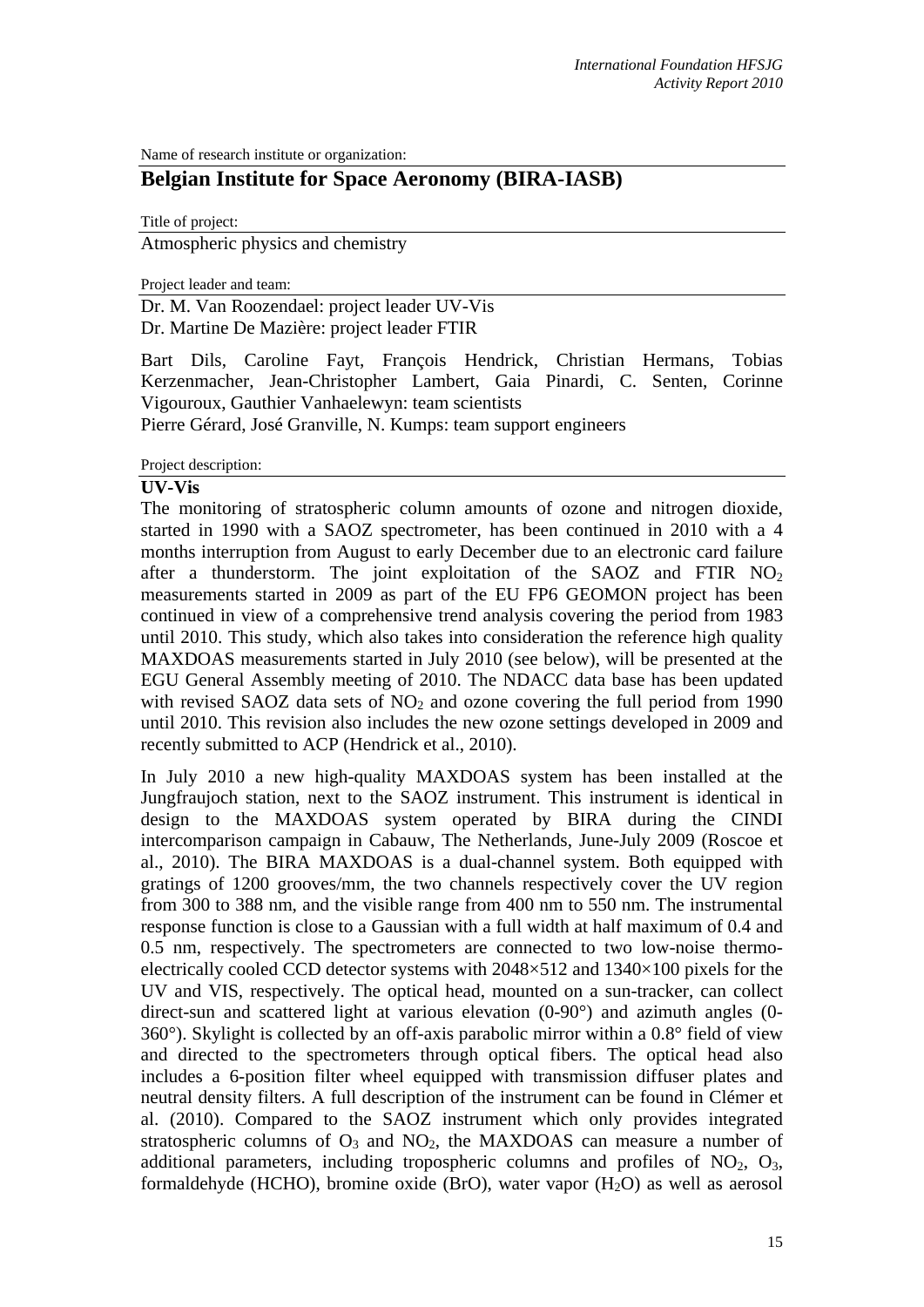parameters (extinction profiles and AOD). With this new instrument, BIRA has been involved in the CLACE campaign organized by PSI at the Jungfraujoch in summer 2010.

# **FTIR solar absorption spectrometry**

BIRA-IASB collaborates with the University of Liège for the exploitation of the Fourier transform infrared measurements carried out at the Jungfraujoch since several decades. (see report by ULg).

The concentration of CO at Jungfraujoch is measured on a continuous basis at the surface by in-situ observations, with a non-dispersive infrared detection method. It is also observed regularly by FTIR remote-sensing methods in the boundary layer. In 2010, we have finalized the work on comparisons between both data sets and associated long-term trends, and their interpretation, in collaboration with colleagues from the University of Liège and EMPA in Switzerland. While the in situ NDIR measurements detect local CO concentrations at the site, the FTIR technique provides integrated measurements along the line-of-sight. Nevertheless, the pressure broadening of the spectral absorption lines recorded at high resolution enables retrieving information on the vertical distribution of CO, mainly in the troposphere, including its concentration near the surface. To provide enough information content we derive from the FTIR profile data the averaged volume mixing ratio (vmr) between 3.58 and 7 km, and then we compare this average vmr with coincident in-situ surface concentration data from the NDIR observations. Both datasets show a significant negative trend over the investigated time period (1997-2007). However, the NDIR dataset's negative trend is much stronger. In 2009 and 2010, we looked further into possible causes for the different trends using backtrajectory modeling combined with studies of the emission trends at the various source regions. The results will be presented at the EGU Symposium in April 2011 and the publication is ready for submission.

We also developed a sophisticated code for the evaluation of the error budgets associated with FTIR observations. For various species (HCl, HF, CH4), we compared the error budgets associated with the retrieved profiles between the Jungfraujoch station and the Ile de La Reunion station where BIRA-IASB is operating an FTIR solar absorption experiment similar to the one at the Jungfraujoch. The different characteristics of the sites in terms of altitude, relative humidity, local trace gas concentrations, …are clearly reflected in the error budgets. This work was presented in the form of poster contributions at various meetings. It will be published in 2011.

In 2009 and 2010, we contributed to the 2010 WMO Scientific Assessment of Ozone Depletion, with an updated analysis of the  $O_3$  trends (total column trends and partial column trends in 4 atmospheric layers) over Europe for the period 1995-2009, based on FTIR data (C. Vigouroux in chapter 2 of the report). The trends (in %/decade including the 95% confidence limits) observed at the Jungfraujoch for this period are non-significant, for the total column  $(-0.1\pm1.1\%/$ decade) as well as for the three stratospheric layers that can be distinguished  $(-1.9 \pm 3.6\% / 4 \cdot 10^{-18} \text{ km})$ 0.4±0.9%/decade@18-27 km and 0.8±0.9%/decade@27-42 km.

In 2010, we continued working on the coordinated validation of the IASI instrument on METOP-1, for the species  $CO$ ,  $HNO<sub>3</sub>$  and  $CH<sub>4</sub>$ , using ground-based FTIR data. These results have already been presented at international symposia and will be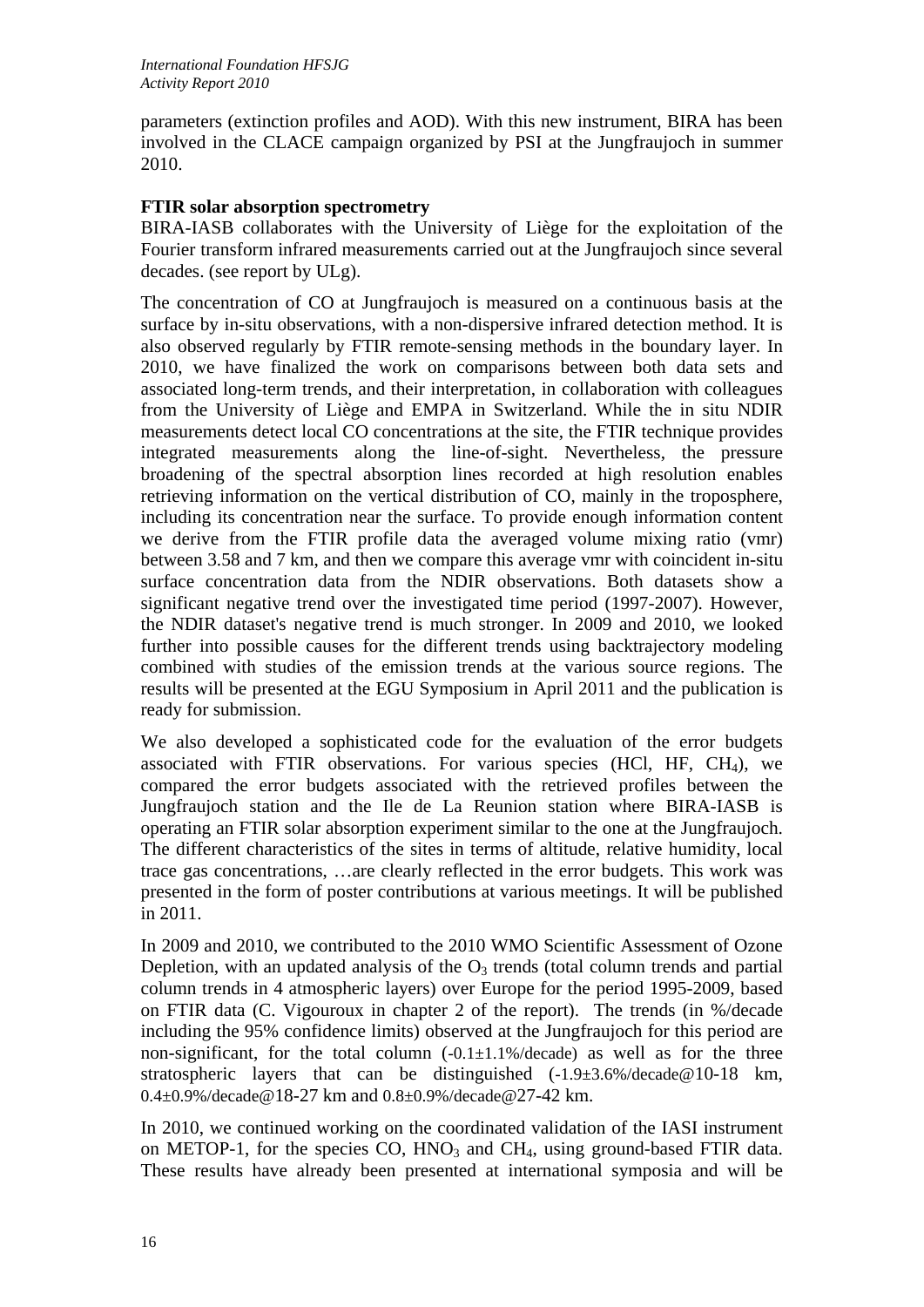published in 2011. In the publication on  $CO$  and  $HNO<sub>3</sub>$ , we will include two successive versions of the IASI data products, to show the improvement based on the validation results.

In 2010, we also used Jungfraujoch for the validation of the most recent data processors of MIPAS CO,  $HNO<sub>3</sub>$ , and  $CH<sub>4</sub>$  products and SCIAMACHY CO. These results are included in the latest Multi-TASTE report for ESA.

J. Hannigan and M. De Mazière, co-chairs of the NDACC IRWG (Network for the Detection of Atmospheric Composition Change, Infrared Working Group), have launched an effort to better homogenize the FTIR data retrievals at all NDACC IRWG stations, for the 10 atmospheric gases that are mandatory. The almost final conclusions of this effort have been discussed at the latest IRWG meeting in May 2010. A corresponding publication is in preparation.

Key words:

atmospheric composition, long-term monitoring, optical remote sensing, vertical inversion methods, satellite validation

Internet data bases:

The data are archived in the NDACC database (http://www.ndacc.org/), in the NADIR/NILU database (http://www.nilu.no/projects/nadir).

Data processed for ENVISAT validation purposes are also submitted to the ENVISAT CAL/VAL database (http://nadir.nilu.no/calval).

The new HDF format for FTIR vertical profile data has been implemented at the NDACC data base and FTIR data submission in the new HDF format has progressed significantly.

In the EU project GEOmon, Jungfraujoch FTIR and SAOZ data are delivered to a dedicated ftp site at NILU at latest 3 months after data acquisition: these are the so called Rapid Delivery data. The Jungfraujoch data can be visualized easily at http://www.geomon.eu/science/act4/SciAct4\_O3\_measurements.html, and they can be downloaded from ftp://ftp.nilu.no/pub/GEOmon/ activity4\_StratosphericOzone/ Jungfraujoch/

Collaborating partners/networks:

Collaborations with University of Liège and NDACC partners

Collaboration with European FTIR and UV-Vis teams and modeling teams in the frame of the EU project GEOMon;

Collaboration with Royal Meteorological Institute of Belgium (KMI-IRM), Univ. Liège and Univ. Libre de Bruxelles in the frame of the national projects AGACC, and AGACC-II (Science for Sustainable Development Programme); see http://www.oma.be/AGACC/Home.html

Collaboration with Univ. Liège and Univ. Libre de Bruxelles in the frame of the PRODEX projects SECPEA (Space-based Exploration of the Chemistry and Physics of the Earth Atmosphere), and A3C (Atmospheric Composition, Chemistry and Climate)

Collaboration with M. Chipperfield of Univ. Leeds.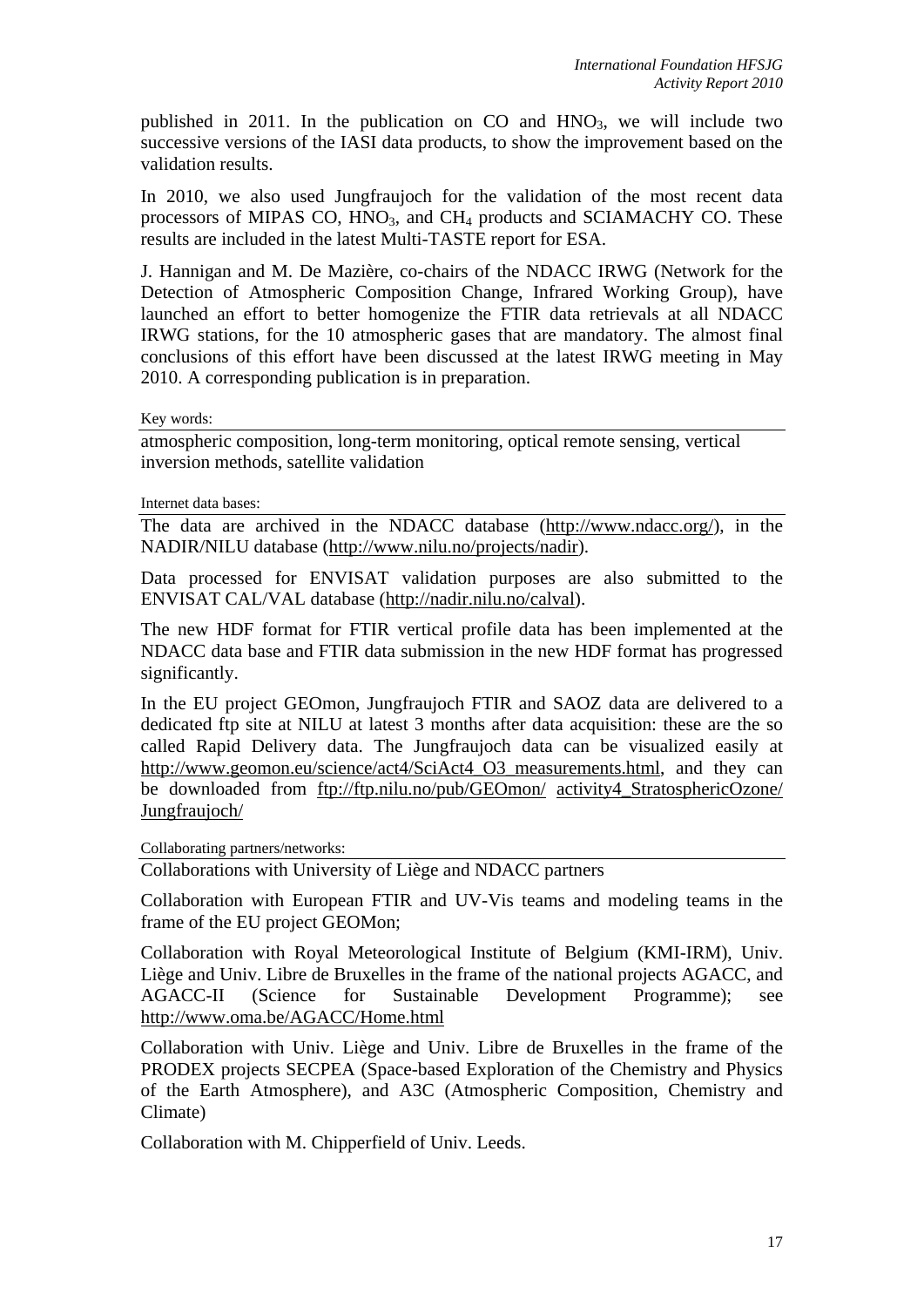Both the UV-Vis and FTIR observations contribute to the international Network for the Detection of Atmospheric Composition Changes (NDACC, or the former NDSC).

Collaboration with B. Buchmann, D. Brunner, S. Henne and M. Steinbacher of EMPA

Collaboration with S. Reimann of EMPA in the frame of the EU project ACTRIS

Collaboration with P. Zieger and U. Baltensperger of PSI

Collaboration with F. Goutail and A. Pazmino of LATMOS, France

Collaboration with K. Kreher and P. Johnston of NIWA, New-Zeland

Collaboration with the GOME, ENVISAT, ACE and MetOp GOME-2 and IASI satellite communities.

Scientific publications and public outreach 2010:

## **Refereed journal articles and their internet access**

Clémer, K., M. Van Roozendael, C. Fayt, F. Hendrick, C. Hermans, G. Pinardi, R. Spurr, P. Wang, and M. De Mazière, Multiple wavelength retrieval of tropospheric aerosol optical properties from MAXDOAS measurements in Beijing, Atmos. Meas. Tech., 3, 863–878, 2010.

http://www.atmos-meas-tech.net/3/863/2010/amt-3-863-2010.pdf

Hendrick, F., J.-P. Pommereau, F. Goutail, R. D. Evans, D. Ionov, A. Pazmino, E. Kyrö, G. Held, P. Eriksen, V. Dorokhov, M. Gil, and M. Van Roozendael, NDACC UV-visible total ozone measurements: Improved retrieval and comparison with correlative satellite and ground-based observations, Atmos. Chem. Phys. Discuss., 10, 20405-20460, 2010.

http://www.atmos-chem-phys-discuss.net/10/20405/2010/acpd-10-20405-2010.pdf

Irie, H., H. Takashima, Y. Kanaya, K. F. Boersma, L. Gast, F. Wittrock, D. Brunner, Y. Zhou, and M. Van Roozendael, Eight-component retrievals from ground-based MAX-DOAS observations, submitted to Atmos. Meas. Tech. (2010)

Loyola, D. G., M. E. Koukouli, P. Valks, D. S. Balis, N. Hao, M. Van Roozendael, R. J. D. Spurr, W. Zimmer, S. Kiemle, C. Lerot, J-C. Lambert, The GOME-2 Total Column Ozone Product: 1 Retrieval Algorithm and Ground-Based Validation, accepted for publication in J. Geophys. Res. (2010).

Roscoe, H.K., M. Van Roozendael, C. Fayt, A. du Piesanie, N. Abusallah, C. Adams, M. Akrami, I. Alonso Calvo, A. Cede, J. Chong, K. Clemer, U. Friess, M. Gil Ojeda, F. Goutail, R. Graves, A. Griesfeller, K. Grossmann, G. Hemerijckx, F. Hendrick, J. Herman, C. Hermans, H. Irie, Y. Kanaya, K. Kreher, P. Johnston, R. Leigh, A. Merlaud, G. H. Mount, M. Navarro, H. Oetjen, A. Pazmino, E. Peters, G. Pinardi, O. Puentedura, A. Richter, A. Schönhardt, R. Shaiganfar, E. Spinei, K. Strong, H. Takashima, T. Vlemmix, M. Vrekoussis, T. Wagner, F. Wittrock, M. Yela, S. Yilmaz, F. Boersma, J. Hains, M. Kroon, A. Piters, Intercomparison of slant column measurements of  $NO_2$  and  $O_4$  by MAX-D0AS and zenith-sky UV and visible spectrometers, Atmos. Meas. Tech., 3, 1629-1646, 2010.

http://www.atmos-meas-tech.net/3/1629/2010/amt-3-1629-2010.pdf

Theys, N., M. Van Roozendael, F. Hendrick, I. De Smedt, Q. Errera, A. Richter, M. Begoin, X. Yang and M. De Mazière, Global observations of BrO in the troposphere using GOME-2 satellite data, Atmos. Chem. Phys. Discuss., 10, 28635-28685, 2010.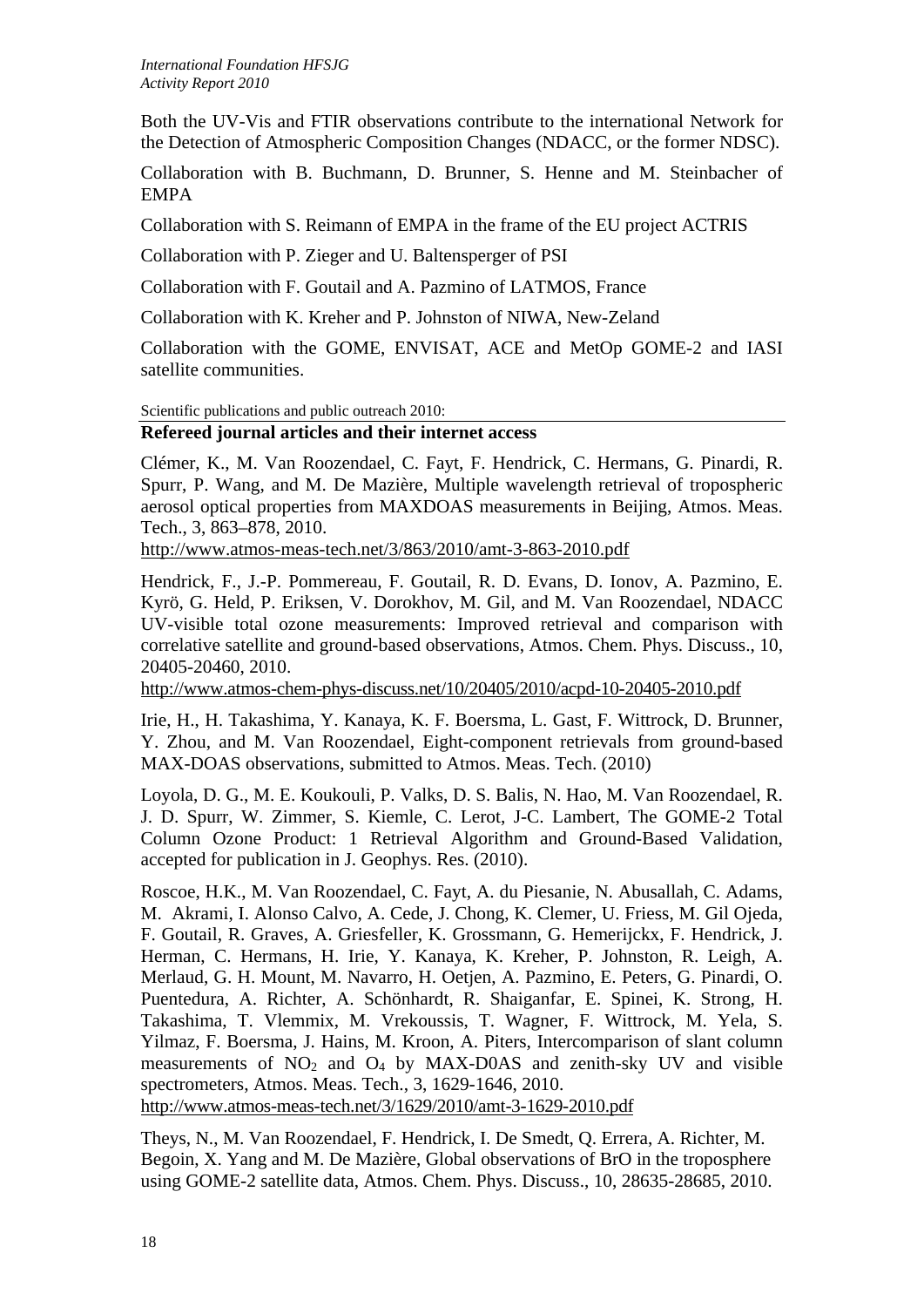http://www.atmos-chem-phys-discuss.net/10/28635/2010/acpd-10-28635-2010.pdf

de Laat, A.T.J., A.M.S. Gloudemans, H. Schrijver, I. Aben, Y. Nagahama, K. Suzuki, E. Mahieu, N.B. Jones, C. Paton-Walsh, N.M. Deutscher, D.W.T. Griffith, M. De Mazière, R. Mittelmeier, H. Fast, J. Notholt, M Palm, T. Hawat, T. Blumenstock, C. Rinsland, A.V. Dzhola, E.I. Grechko, A.M., Poberovskii, M.V. Makarova, J. Mellqvist, A. Strandberg, R. Sussmann, T. Borsdorff, and M. Rettinger, Validation of five years (2003-2007) of SCIAMACHY CO total column measurements using ground-based spectrometer observations, Atmos. Meas. Tech., 3, 1457-1471, 2010; http://www.atmos-meas-tech.net/3/1457/2010/amt-3-1457-2010.pdf

C. Vigouroux is contributing author to WMO Scientific Assessment of  $O_3$  Depletion, Chapter 2, in press, 2011.

Ciais, P., M. Kulmala, J.-L. Breguiner, W. Los, S. Sorvari, B Buchman, M de Mazière, G. Pappalardo, K. Tørseth, L. Rivier, G. Hansen, P. Laj, E. Turunen et al., Taking the breath of the Earth with observations; can Europe meet the challenge?, submitted to Nature, 2010.

### **Refereed journal articles to be submitted:**

Dils, B., S. Henne, E. Mahieu, M. Steinbacher, M. De Mazière, How to compare NDIR surface in situ with FTIR remote sensing measurements of CO concentrations at the Jungfraujoch? ,to be submitted, Jan. 2011.

Senten, C., M. De Mazière, G. Vanhaelewyn, and C. Vigouroux, Information operator approach applied to ground-based high-resultion Fourier transform infrared measurements, to be submitted to Atmosph. Meas. Techniques, Feb. 2011.

Kohlhepp, R., Ruhnke, R., M.P. Chipperfield, M. De Mazière, J. Notholt, S. Barthlott, R.L. Batchelor, R.D. Blatherwick, Th.Blumenstock, M.T. Coffey, P. Duchatelet, H. Fast, W. Feng, A. Goldman, D.W.T. Griffith, K. Hamann, J.W. Hannigan, F. Hase, N.B. Jones, A. Kagawa, Y. Kasai, O. Kirner, W. Kouker, I. Kramer, R.Lindenmaier, E. Mahieu, R.L. Mittermeier, B. Monge-Sanz, I. Murata, H. Nakajima, I. Morino, M. Palm, C. Paton-Walsh, Th. Reddmann, M. Rettinger, C.P. Rinsland, E. Rozanov, M. Schneider, C. Senten, B.-M. Sinnhuber, D. Smale, K. Strong, R. Sussmann, J.R. Taylor, G. Vanhaelewyn, T. Warneke, C. Whaley, M. Wiehle, and S.W. Wood, Senten, C., B.-M. Sinnhuber, D. Smale, K. Strong, R. Sussmann, J.R. Taylor, G. Vanhaelewyn, T. Warneke, C. Whaley, M. Wiehle, and S.W. Wood, Observed and simulated time evolution of HCl, ClONO2, and HF total columns, to be submitted to Atm. Chem. Phys., 2011.

#### **Conference papers**

Pinardi, G., J.-C. Lambert, J. Granville, M. Van Roozendael, A. Delcloo, H. De Backer, P. Valks, N. Hao, Overview of The Validation of GOME-2 Total And Tropospheric  $NO<sub>2</sub>$  Columns, Proceedings of the 2010 EUMETSAT conference, Cordoba, Spain, 20-24 September 2010.

Pinardi, G., R. Campion, M. Van Roozendael, C. Fayt, J. van Geffen, B. Galle, S. Carn, P. Valks, M. Rix, S. Hildago, J. Bourquin, G. Garzon, S. Inguaggiato, Comparison of Volcanic  $SO<sub>2</sub>$  Flux Measurements From Satellite And From The NOVAC Network, Proceedings of the 2010 EUMETSAT conference, Cordoba, Spain, 20-24 September 2010.